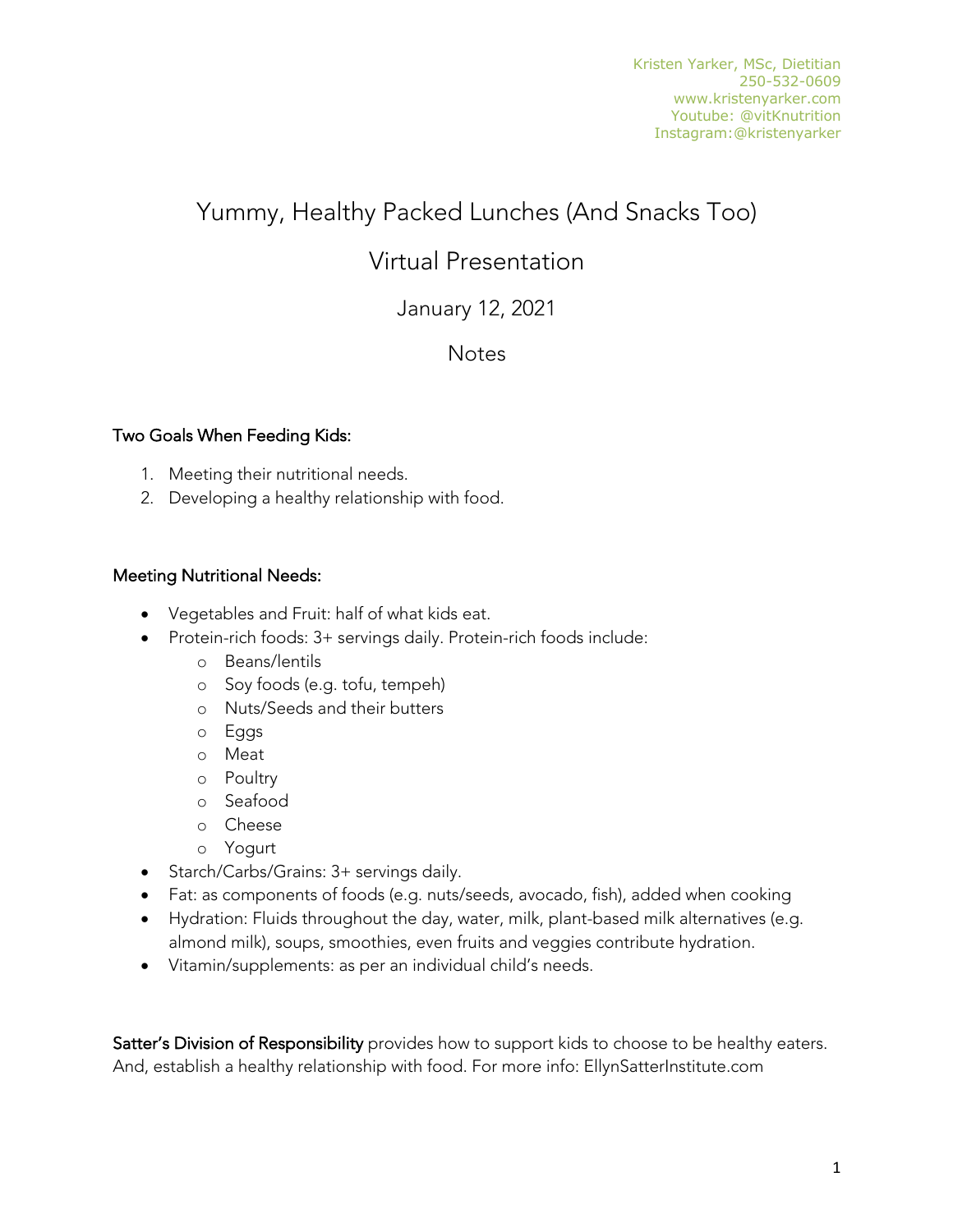#### What to Pack:

- Vegetables and fruit: 2+ servings
- Protein-rich foods: 1 or 2 servings
- Starch foods: 1 or 2 servings
- Optional: treat

#### Tips to Get Lunches Eaten:

- 1. Ensure containers are easy to open.
- 2. Cut food into small pieces.
- 3. Make it visually appealing.
- 4. Have kids participate in packing her lunch.
- 5. Don't serve the same food every day. Rotate foods.

Curious about how I can help your child to overcome picky eating behaviour to become their best eater?

Schedule a (free) call to find out more: calendly.com/KristenYarker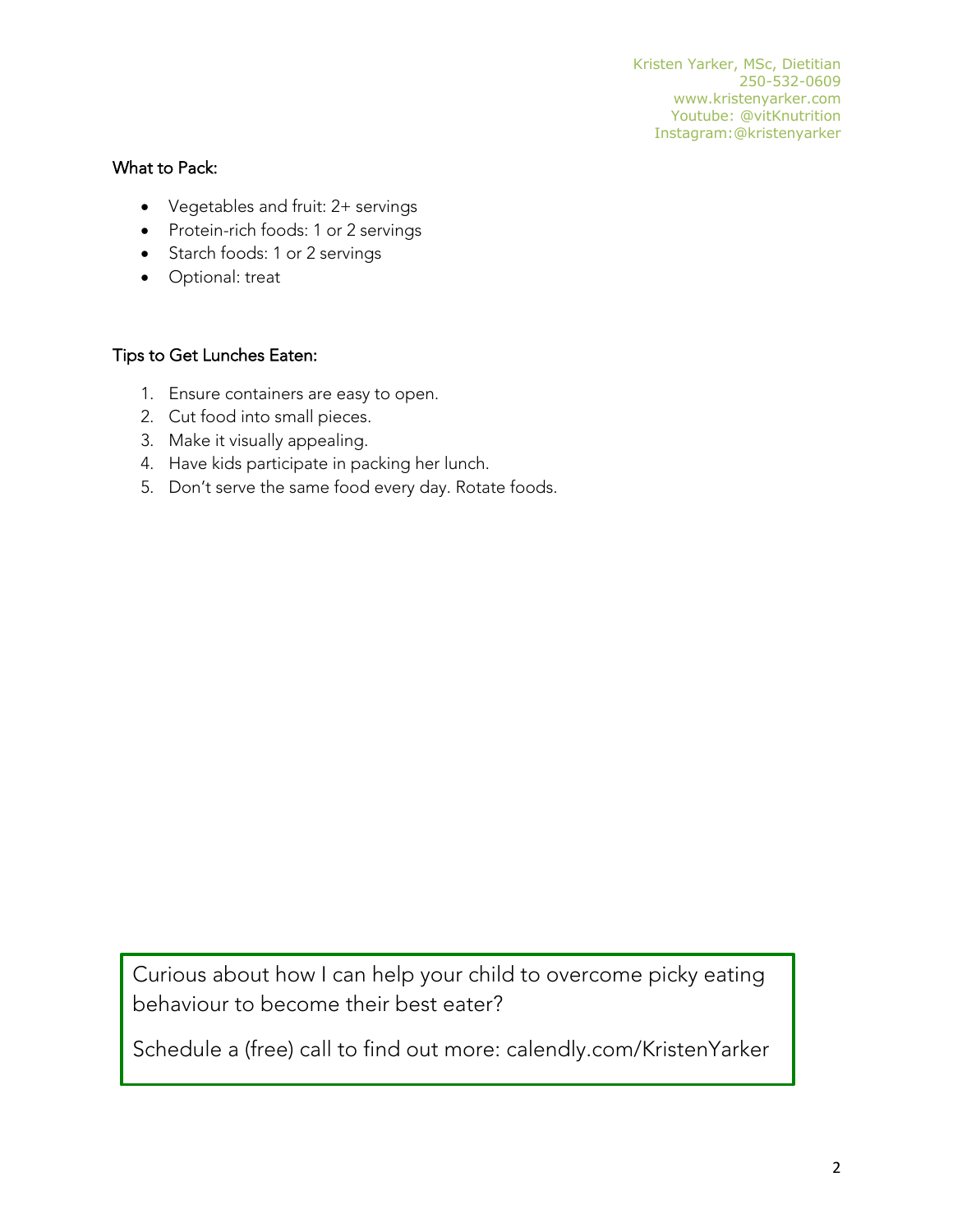Kristen Yarker, MSc, Dietitian 250-532-0609 www.kristenyarker.com Youtube: @vitKnutrition Instagram:@kristenyarker

## Recipes

#### From My Website:

Banana Lentil Muffins: https://kristenyarker.com/kristen-yarker-dietitian-blog/banana-lentilmuffins

Pumpkin Spice Oat Muffins: https://kristenyarker.com/kristen-yarker-dietitian-blog/pumpkinspice-oat-muffins

Lentil Coconut Energy Bites: https://kristenyarker.com/kristen-yarker-dietitian-blog/lentilcoconut-energy-bites

Beet Hummus: https://kristenyarker.com/kristen-yarker-dietitian-blog/beet-hummus

Crispy Chickpeas: https://kristenyarker.com/kristen-yarker-dietitian-blog/crispy-chickpeas and https://kristenyarker.com/kristen-yarker-dietitian-blog/roasted-chickpeas-4-ways

Lunch Box Bean Salad: https://kristenyarker.com/kristen-yarker-dietitian-blog/lunch-box-beansalad

Soba Noodle Salad: https://kristenyarker.com/kristen-yarker-dietitian-blog/soba-noodle-salad

Tomato, Black Bean and Corn Salad: https://kristenyarker.com/kristen-yarker-dietitianblog/tomato-black-bean-and-corn-salad

Chickpea Quesadilla and Black Bean Brownie: https://kristenyarker.com/kristen-yarker-dietitianblog/spinach-cranberry-chickpea-quesadilla